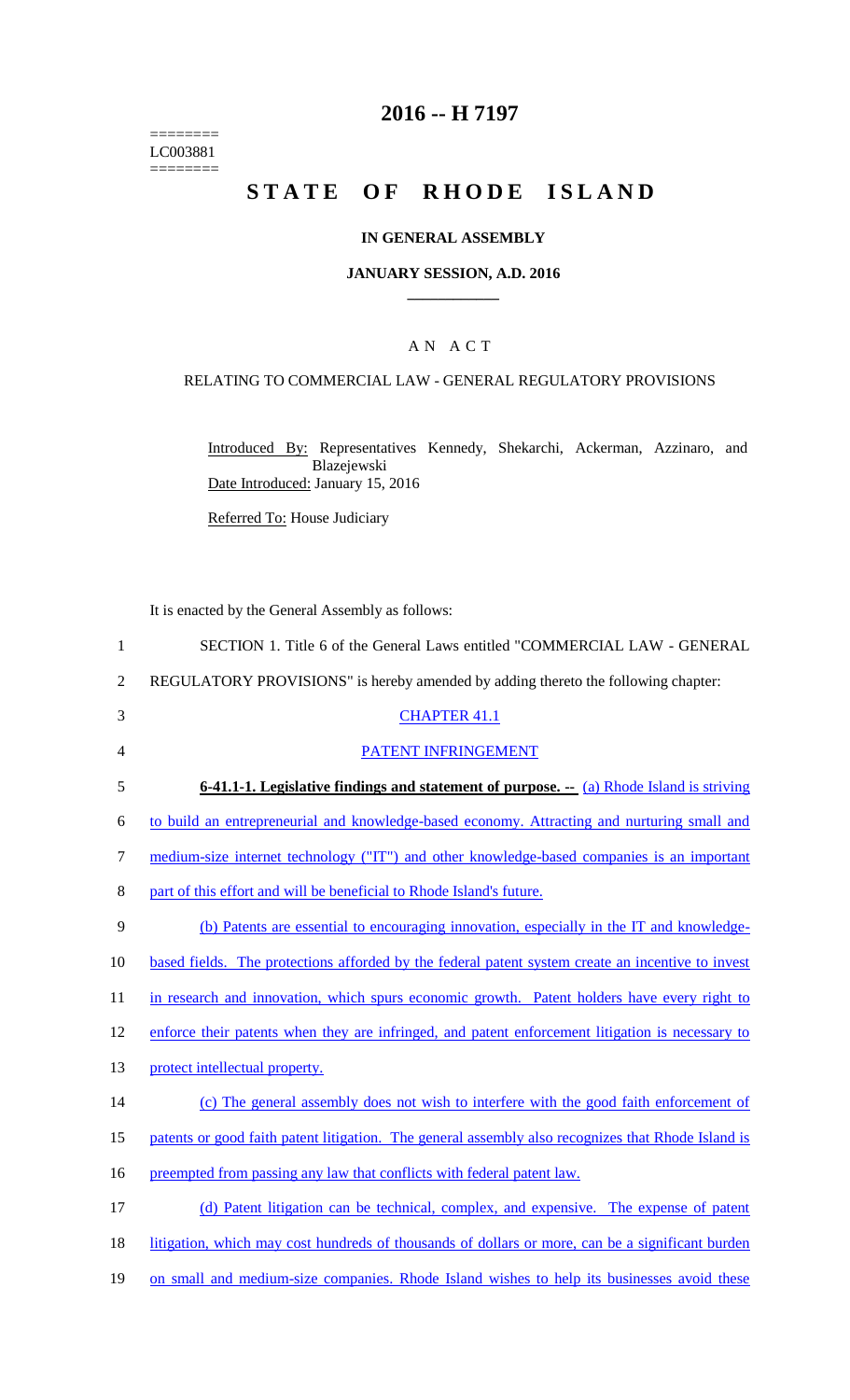costs by encouraging the most efficient resolution of patent infringement claims without

- conflicting with federal law.
- (e) In order for Rhode Island companies to be able to respond promptly and efficiently to patent infringement assertions against them, it is necessary that they receive specific information 5 regarding how their product, service, or technology may have infringed the patent at issue. Receiving such information at an early stage will facilitate the resolution of claims and lessen the burden of potential litigation on Rhode Island companies. (f) Abusive patent litigation, and especially the assertion of bad faith infringement claims, can harm Rhode Island companies. A business that receives a letter asserting such claims faces 10 the threat of expensive and protracted litigation and may feel that it has no choice but to settle and 11 to pay a licensing fee, even if the claim is meritless. This is especially so for small and medium-12 size companies and nonprofits that lack the resources to investigate and defend themselves 13 against infringement claims. (g) Not only do bad faith patent infringement claims impose a significant burden on individual Rhode Island businesses, they also undermine Rhode Island's efforts to attract and 16 nurture small and medium-size IT and other knowledge-based companies. Funds used to avoid 17 the threat of bad faith litigation are no longer available to invest, produce new products, expand,
- 18 or hire new workers, thereby harming Rhode Island's economy.
- (h) Through this narrowly focused act, the general assembly seeks to facilitate the efficient and prompt resolution of patent infringement claims, protect Rhode Island businesses from abusive and bad faith assertions of patent infringement, and build Rhode Island's economy,
- 22 while at the same time respecting federal law and being careful to not interfere with legitimate
- patent enforcement actions.
- **6-41.1-2. Definitions. –** As used in this chapter:
- (1) "Demand letter" means a letter, e-mail, or other communication, asserting or claiming
- 26 that the target has engaged in patent infringement;
- (2) "Person" means any natural person, or the estate of any natural person or trust or
- association of persons, whether formal or otherwise, or any corporation, partnership, company, or
- 29 any other legal or commercial entity;
- (3) "Target" means a Rhode Island person:
- (i) Who has received a demand letter, or against whom an assertion or allegation of
- patent infringement has been made;
- (ii) Who has been threatened with litigation or against whom a lawsuit has been filed
- alleging patent infringement; or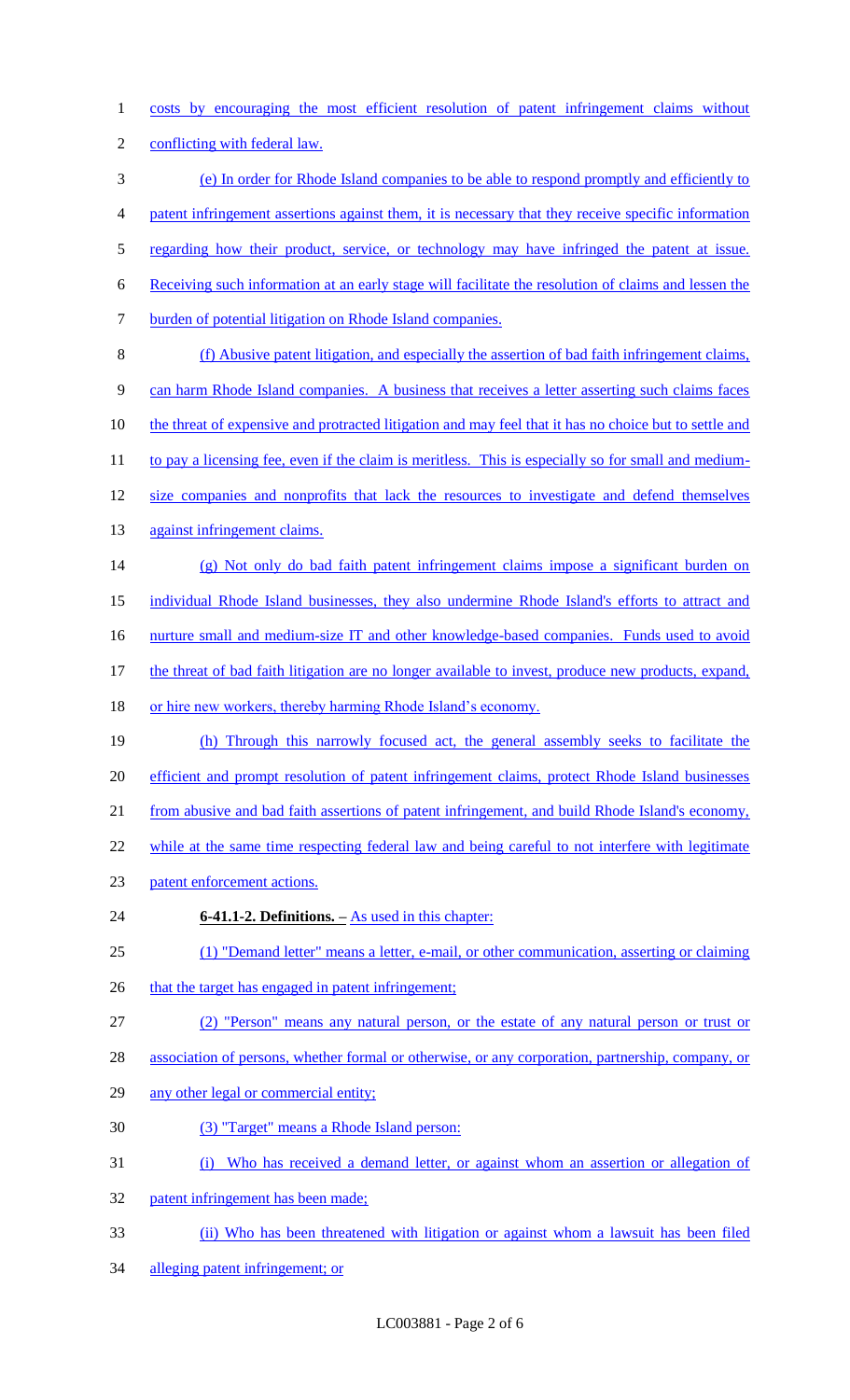| $\mathbf{1}$   | (iii) Whose customers have received a demand letter asserting that the person's product,             |
|----------------|------------------------------------------------------------------------------------------------------|
| $\overline{c}$ | service, or technology has infringed a patent.                                                       |
| 3              | 6-41.1-3. Bad faith assertions of patent infringement. $-$ (a) A person shall not make a             |
| 4              | bad faith assertion of patent infringement.                                                          |
| 5              | (b) A court may consider the following factors as evidence that a person has made a bad              |
| 6              | faith assertion of patent infringement:                                                              |
| 7              | (1) The demand letter does not contain the following information:                                    |
| 8              | (i) The patent number;                                                                               |
| 9              | (ii) The name and address of the patent owner or owners and assignee or assignees, if                |
| 10             | any; and                                                                                             |
| 11             | (iii) Factual allegations concerning the specific areas in which the target's products,              |
| 12             | services, and technology infringe the patent or are covered by the claims in the patent.             |
| 13             | (2) Prior to sending the demand letter, the person fails to conduct an analysis comparing            |
| 14             | the claims in the patent to the target's products, services, and technology, or such an analysis was |
| 15             | done but does not identify specific areas in which the products, services, and technology are        |
| 16             | covered by the claims in the patent.                                                                 |
| 17             | (3) The demand letter lacks the information described in subsection (b)(1) of this section,          |
| 18             | and after the target has requested the information, the person fails to provide the information      |
| 19             | within a reasonable period of time.                                                                  |
| 20             | (4) The demand letter demands payment of a license fee or response within an                         |
| 21             | unreasonably short period of time.                                                                   |
| 22             | (5) The person offers to license the patent for an amount that is not based on a reasonable          |
| 23             | estimate of the value of the license.                                                                |
| 24             | (6) The claim or assertion of patent infringement is meritless, and the person knew or               |
| 25             | should have known, that the claim or assertion is meritless.                                         |
| 26             | (7) The claim or assertion of patent infringement is deceptive.                                      |
| 27             | (8) The person or its subsidiaries or affiliates have previously filed or threatened to file         |
| 28             | one or more lawsuits based on the same or similar claim of patent infringement; and                  |
| 29             | (i) Those threats or lawsuits lacked the information described in subsection $(b)(1)$ of this        |
| 30             | subsection; or                                                                                       |
| 31             | (ii) The person attempted to enforce the claim of patent infringement in litigation and a            |
| 32             | court found the claim to be meritless.                                                               |
| 33             | (9) Any other factor the court finds relevant.                                                       |
| 34             | (c) A court may consider the following factors as evidence that a person has not made a              |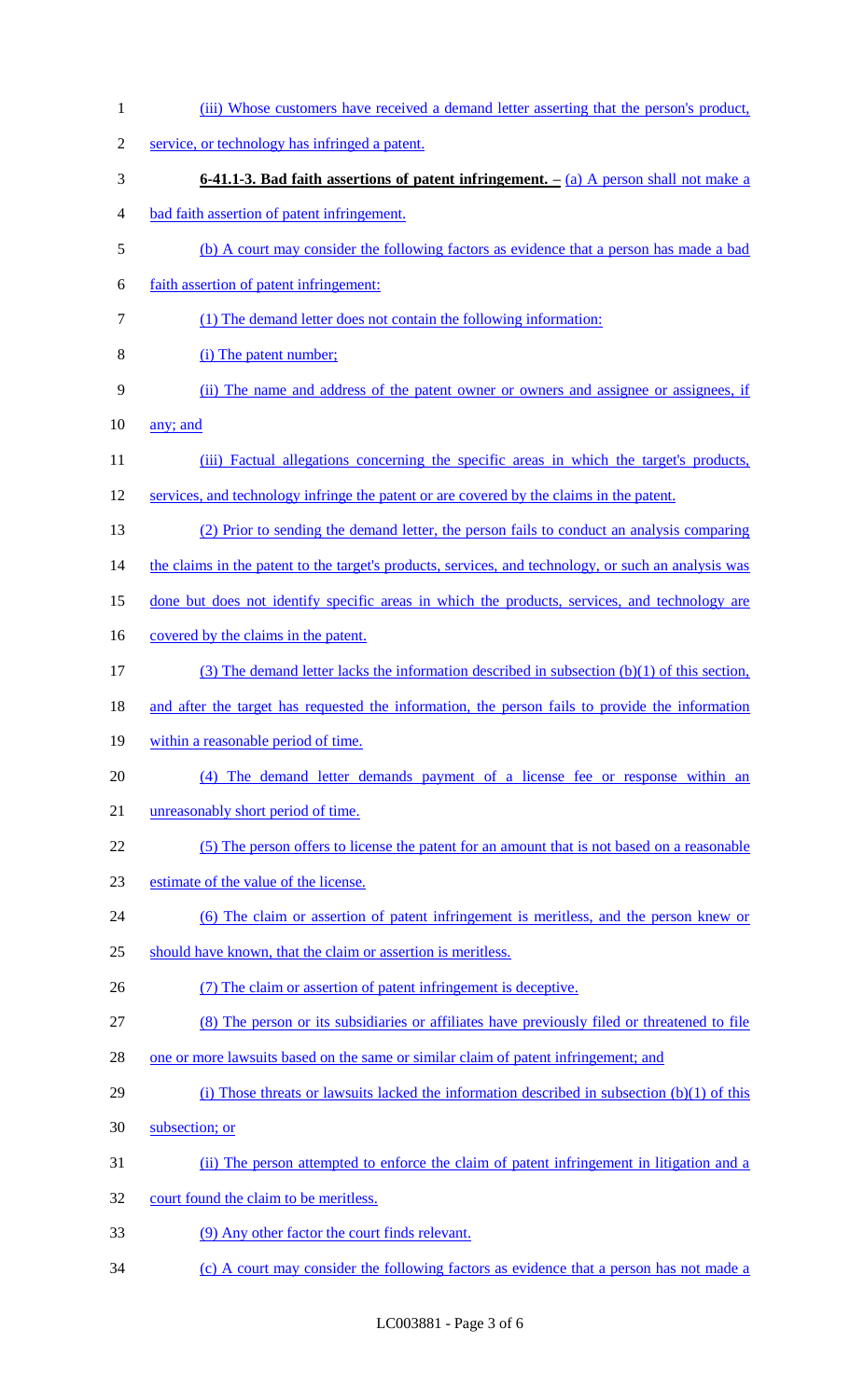- 1 bad faith assertion of patent infringement:
- 2 (1) The demand letter contains the information described in subsection (b)(1) of this 3 section.

- 4 (2) The demand letter lacks the information described in subsection (b)(1) of this section
- 5 and after the target has requested the information, the person provides the information within a
- 6 reasonable period of time.
- 7 (3) The person engages in a good faith effort to establish that the target has infringed the
- 8 patent and to negotiate an appropriate remedy.
- 9 (4) The person makes a substantial investment in the use of the patent or in the 10 production or sale of a product or item covered by the patent.
- 11 (5) The person is:
- 12 (i) The inventor or joint inventor of the patent or, in the case of a patent filed by and
- 13 awarded to an assignee of the original inventor or joint inventor, is the original assignee; or
- 14 (ii) An institution of higher education or a technology transfer organization owned or
- 15 affiliated with an institution of higher education.
- 16 (6) The person has:
- 17 (i) Demonstrated good faith business practices in previous efforts to enforce the patent, or
- 18 a substantially similar patent; or
- 19 (ii) Successfully enforced the patent, or a substantially similar patent, through litigation,
- 20 (7) Any other factor the court finds relevant.
- 21 **6-41.1-4. Bond. –** Upon a motion by a target and a finding by the court that a target has 22 established a reasonable likelihood that a person has made a bad faith assertion of patent 23 infringement in violation of this chapter, the court shall require the person to post a bond in an 24 amount equal to a good faith estimate of the target's costs to litigate the claim and amounts 25 reasonably likely to be recovered under §6-41.1-5(b), conditioned upon payment of any amounts 26 finally determined to be due to the target. A hearing shall be held if either party so requests. A
- 27 bond ordered pursuant to this section shall not exceed two hundred fifty thousand dollars
- 28 (\$250,000). The court may waive the bond requirement if it finds the person has available assets
- 29 equal to the amount of the proposed bond or for other good cause shown.
- 30 **6-41.1-5. Enforcement, remedies, and damages. –** (a) The attorney general shall have 31 the same authority under this chapter to conduct civil investigations, bring civil actions, and enter 32 into assurances of discontinuances as provided under chapter 36 of title 6 (antitrust law). In an 33 action brought by the attorney general under this chapter, the court may award or impose any
- 34 relief available under chapter 36 of title 6 (antitrust law).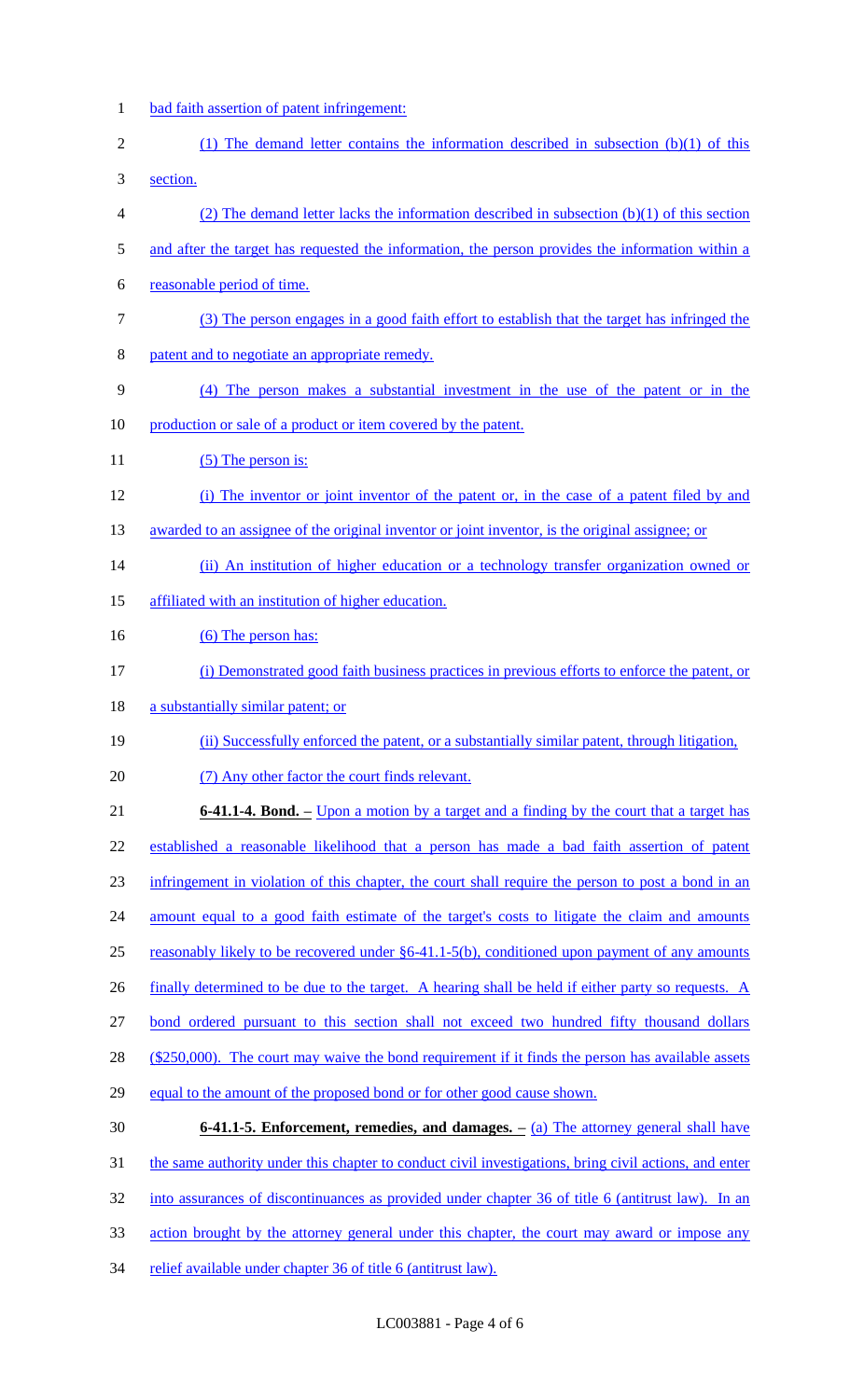- 1 (b) A target of conduct involving assertions of patent infringement or a person aggrieved
- 2 by a violation of this chapter may bring an action in superior court. A court may award the
- 3 following remedies to a plaintiff who prevails in an action brought pursuant to this subsection:
- 4 (1) Equitable relief;
- 5 (2) Actual damages;
- 6 (3) Costs and fees, including reasonable attorney's fees; and
- 7 (4) Exemplary damages in an amount equal to fifty thousand dollars (\$50,000) or three
- 8 (3) times the total of actual damages, costs, and fees, whichever is greater.
- 9 (c) This chapter shall not be construed to limit rights and remedies available to the state
- 10 of Rhode Island or to any person under any other law and shall not alter or restrict the attorney
- 11 general's authority under chapter 36 of title 6 (antitrust law) with regard to conduct involving
- 12 assertions of patent infringement.
- 13 SECTION 2. This act shall take effect upon passage.

LC003881  $=$ 

 $=$